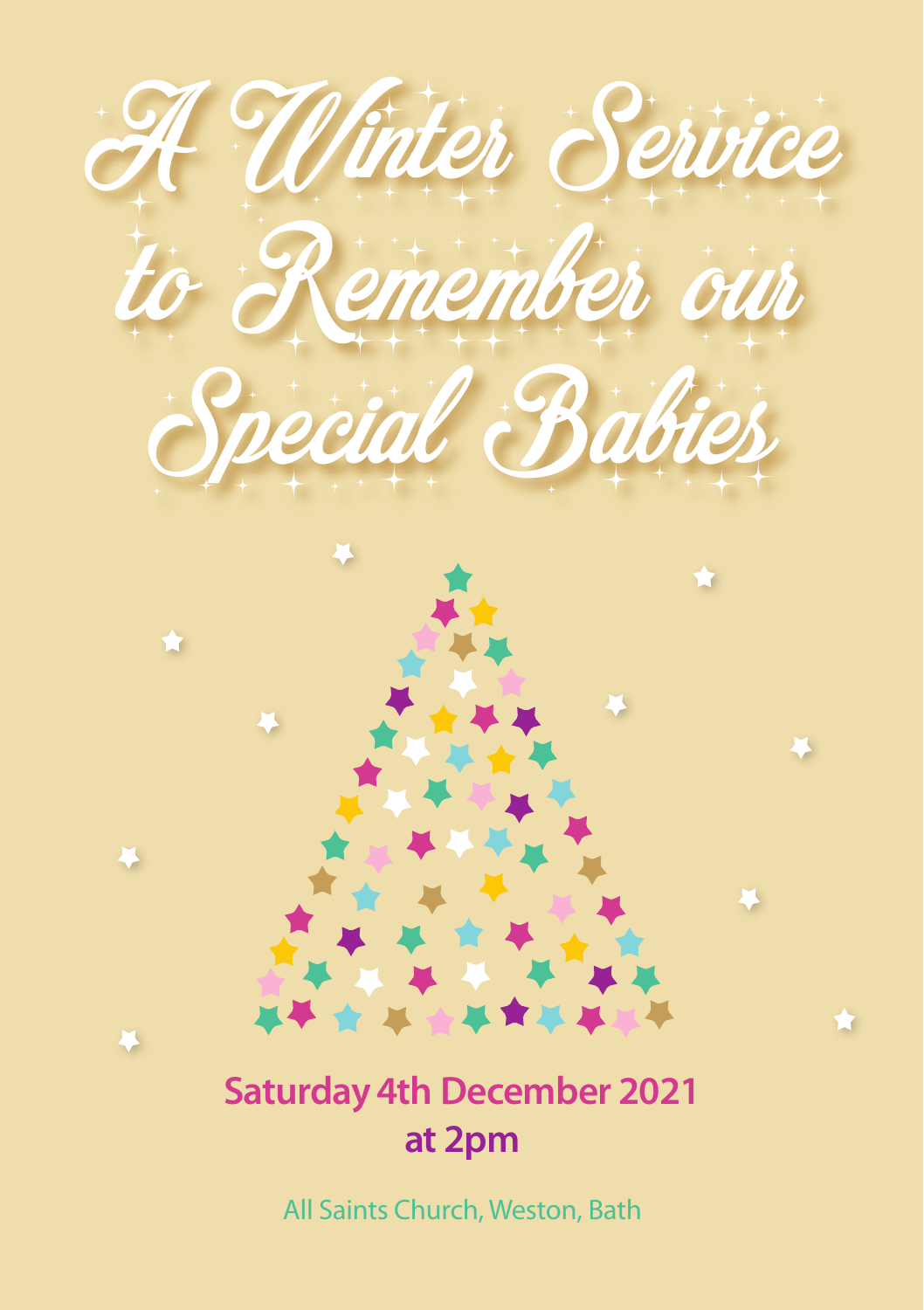"T hose we love don't go away,

they are beside us every day,

unseen, unheard,

but always near,

still loved, still missed

and very dear."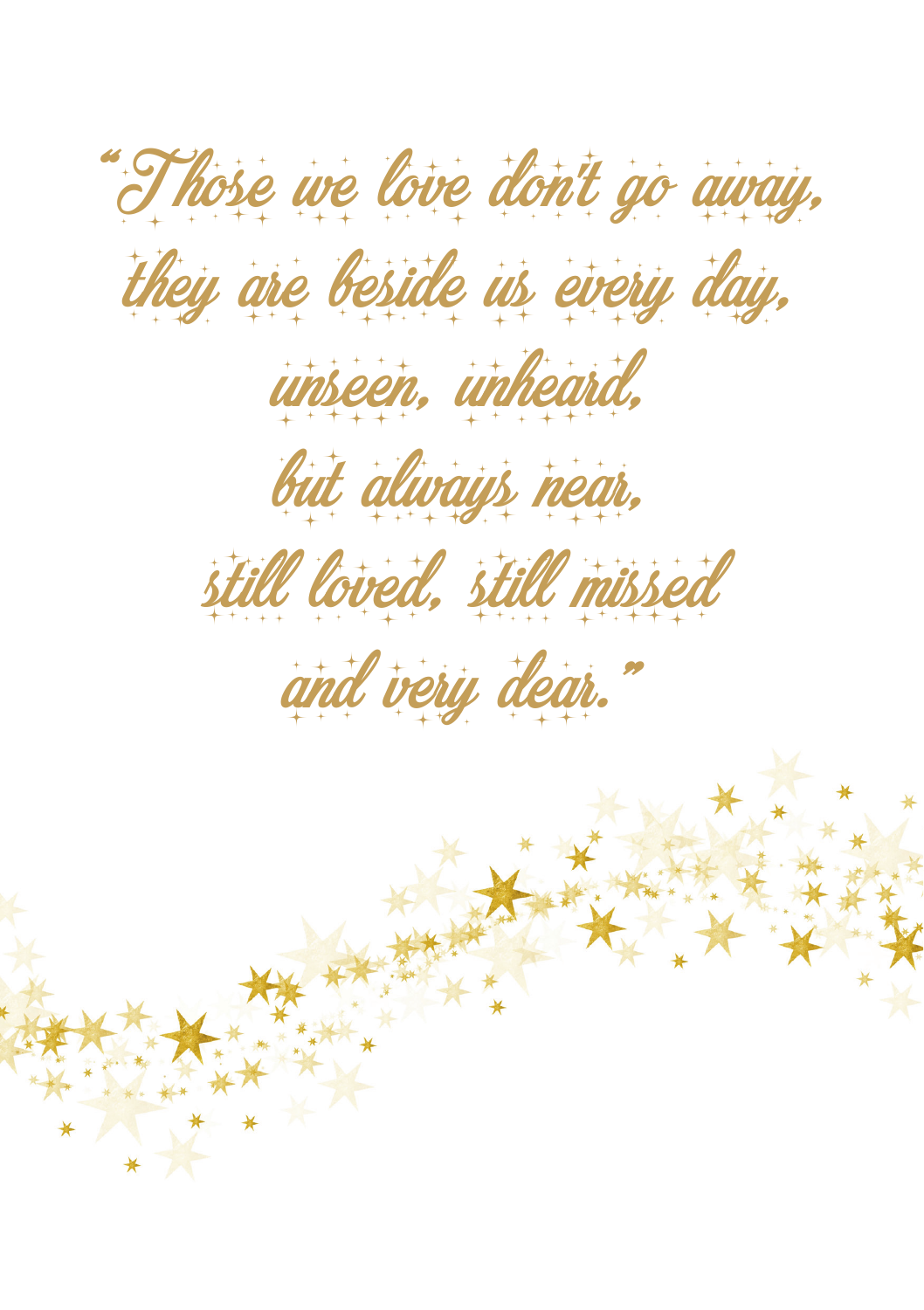### **Piano and Violin Prelude – Emily Krijgsman-Fehr and Amanda Aston**



The Reverend Narinder Tegally, Lead Chaplain

Christmas is a time for celebration, but it is also be a time of sadness for many of us as we remember loved ones who are no longer with us.

Their precious lives, no matter how short, have made an impact on our lives and brought us love and joy, grief and pain, dreams and hopes that were never fulfilled.

Their life and death has touched all who have been part of their lives. We feel differently and think differently because of them and we will never be the same again.

As we come together today there is a oneness of spirit. We come with a common experience and a bond which unites us all.

God of all, we come here together as people from different backgrounds, different ways of life – to share in this time to remember our children. We keep a moment of silence.



 *For you created my inmost being; you knit me together in my mother's womb. I praise you because I am fearfully and wonderfully made; your works are wonderful, I know that full well.*

 *My frame was not hidden from you when I was made in the secret place, when I was woven together in the depths of the earth.*

 *Your eyes saw my unformed body; all the days ordained for me were written in your book before one of them came to be. How precious to me are your thoughts, God! How vast is the sum of them!*

 $a\dot\psi$ e $\dot\iota$ . The Reverend Narinder Tegally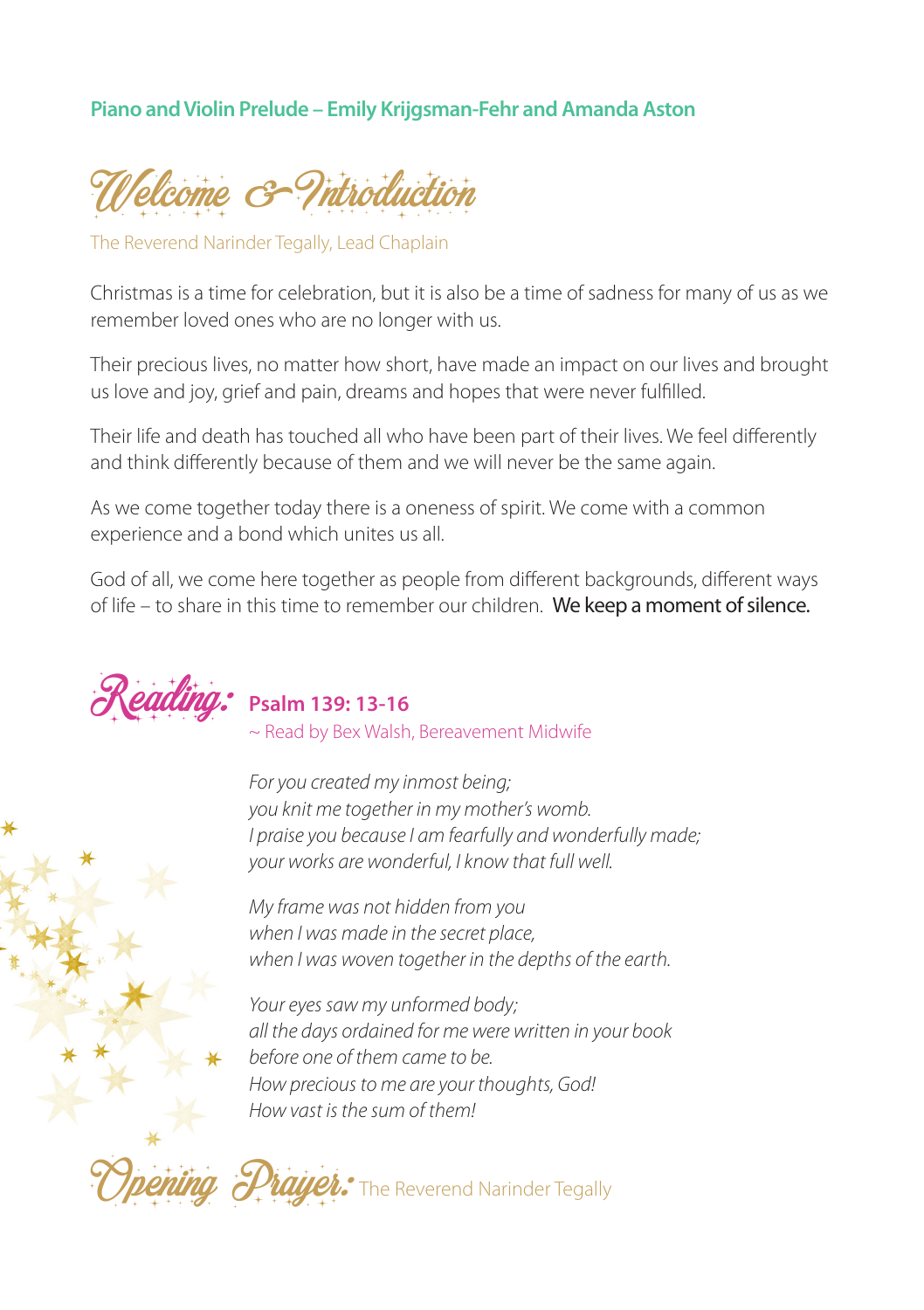

#### **Fleetingly Known Yet Ever Remembered**

 $\sim$  (to the tune "Morning Has Broken")

 Fleetingly known, yet ever remembered These are our children, now and always: Those whom we see not, we will forget not, Morning and evenings, all of our days.

 Lives that touched our lives, tenderly, briefly, Now in the one light living always. Named in our hearts now, safe from all harm now, We will remember, all of our days.

 As we recall them, silently name them, Open our hearts, Lord, now and always: Grant to us, grieving, love for the living: Strength for each other, all of our days.

 Safe in your peace, Lord, hold these our children, Grace, light and laughter, grant them each day: Cherish and hold them, till we may know them, When to your glory we find our way.



### **For a Child Born Dead**

~ Written by Elizabeth Jennings (1926 - 2001) ~ Read by Bel Mooney (Founder-Patron of SANDS)

 *What ceremony can we fit You into now? If you had come Out of this warm and noisy room To this, there'd be an opposite For us to know you by. We could Imagine you in lively mood.*

 *And then look at the other side, The mood drawn out of you, the breath Defeated by the power of death. But we have never seen you stride Ambitiously the world we know. You could not come and yet you go.*

 *But there is nothing now to mar Your clear refusal of our world. Not in our memories can we mould You or distort your character.*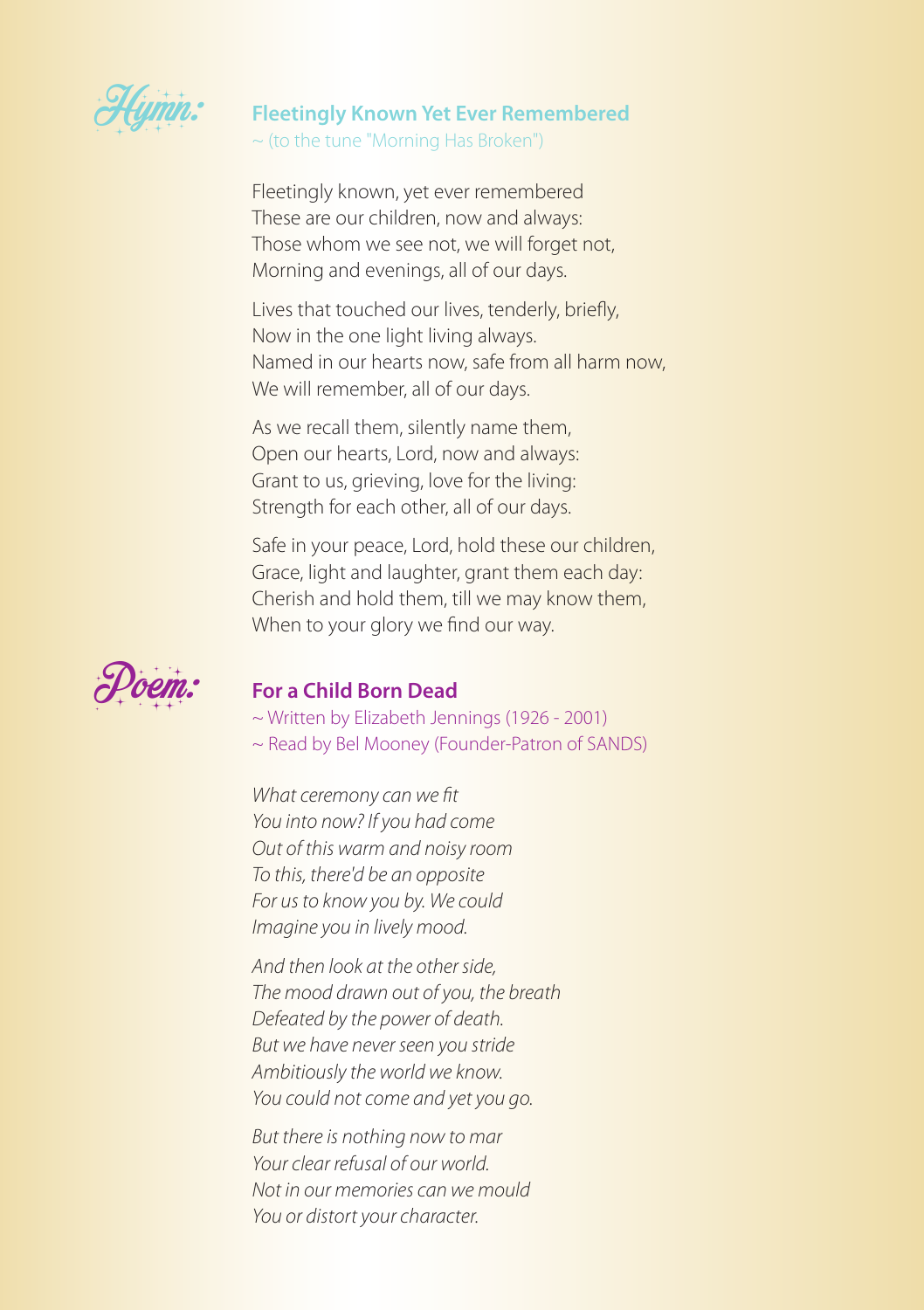*Then all our consolation is That grief can be as pure as this.* 



~ Author Unknown

~ Read by Frances Liardet – SANDS

 *We are connected, my child and I, by an invisible cord not seen by the eye.*

 *It's not like the cord that connects us 'til birth this cord can't been seen by any on Earth.*

 *This cord does its work right from the start. It binds us together attached to my heart.*

 *I know that it's there, though no one can see the invisible cord from my child to me.*

 *The strength of this cord is hard to describe. It can't be destroyed, it can't be denied.*

 *It's stronger than any cord man could create It withstands the test, can hold any weight.*

 *And though you are gone, though you're not here with me, The cord is still there but no one can see.*

 *It pulls at my heart, I am bruised... I am sore, But this cord is my lifeline as never before.*

 *I am thankful that we connect this way a mother and child death can't take it away.*



**Short Reflection** ~ by Sian Griffith, Assistant Chaplain

An Act of Remembering:

~ The Reverend Narinder Tegally and Becky Lane

*We invite you to place your Stars and Angels on to the Christmas tree lights and to light a candle in memory of your baby.* 

*During this we will listen to the playing of 'You Raise Me Up, and Wind Beneath My Wings'.*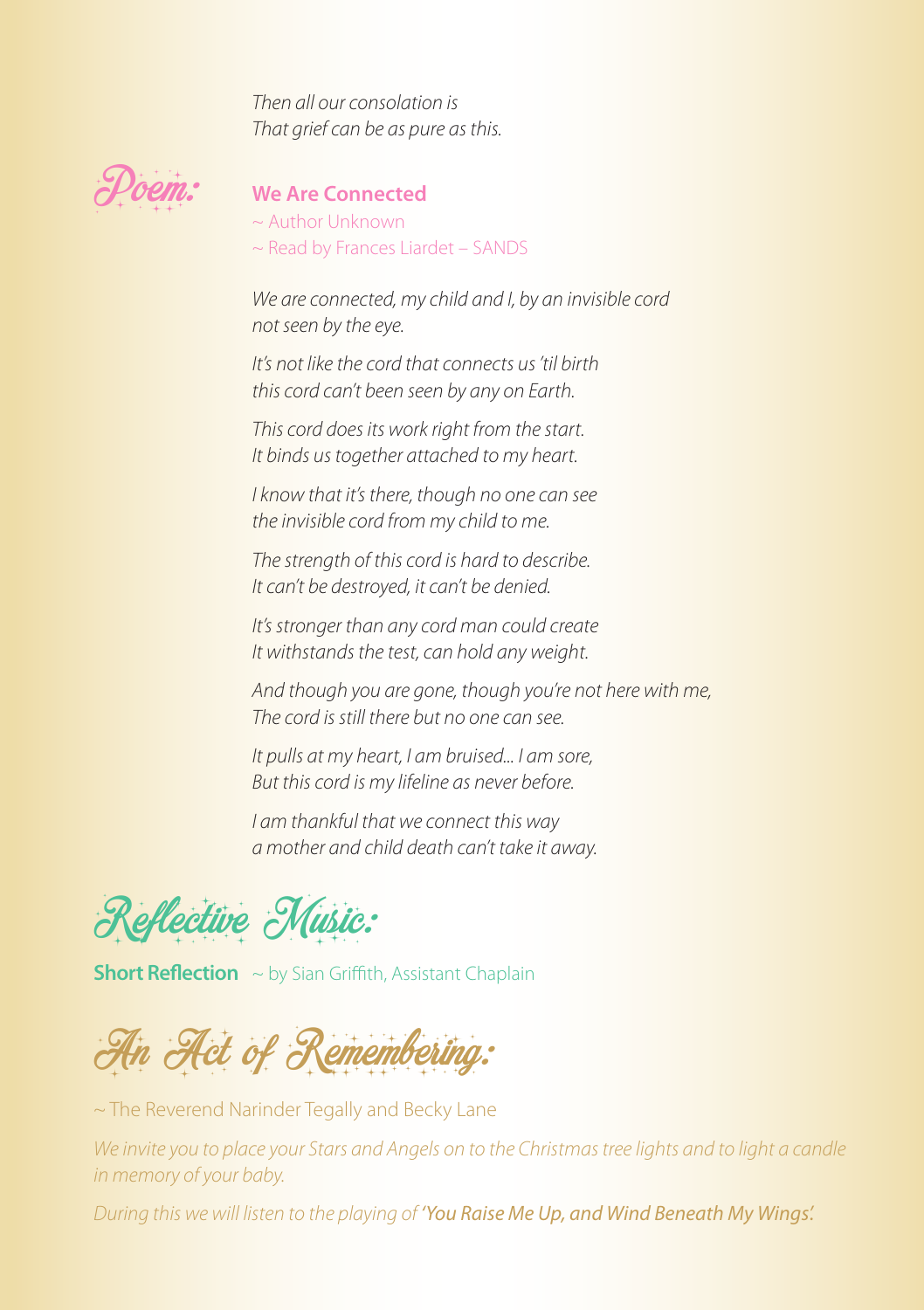Act of Remembrance.

At the rising of the sun and at its going down, We remember them. At the blowing of the wind and in the chill of winter, We remember them. At the opening of the buds and in the rebirth of spring, We remember them. At the blueness of the skies and in the warmth of summer, We remember them. At the beginning of the year and when it ends, We remember them. When we are weary and in need of strength, We remember them. At Christmas, birthdays and anniversaries, We remember them. When we have joy we crave to share, We remember them. When we have decisions that are difficult to make, We remember them. As long as we live they too will live; for they are now a part of us, We remember them.

#### **We keep a moment of silence for our own reflections.**



**Silent Night, Holy Night** ~ Solo

Philip Turner, Deputy Team Chaplain

#### *We say together*

 Dear God, into your hands we commend these precious children and entrust them to your merciful keeping. Reassure us that our children rest in your love. Be near to them and to us today and for evermore. Be our strength and guide. Lead us to know your healing and your peace and joy.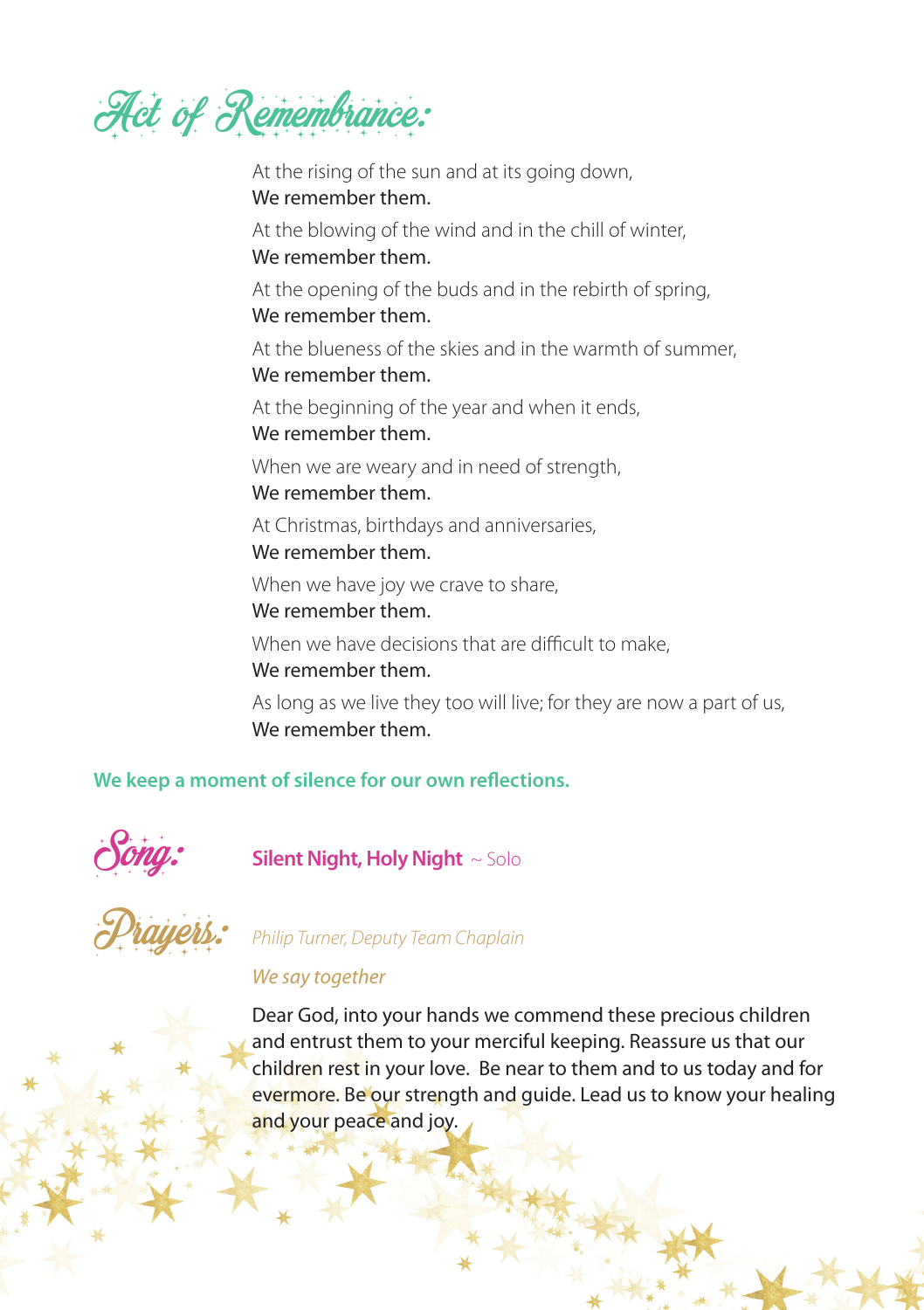#### **We listen to: In the Bleak Mid-Winter**  ~ Written by Christina Rossetti

 In the bleak midwinter, frosty wind made moan, Earth stood hard as iron, water like a stone; Snow had fallen, snow on snow, snow on snow, In the bleak midwinter, long ago.

 Our God, Heaven cannot hold Him, nor earth sustain; Heaven and earth shall flee away when He comes to reign. In the bleak midwinter a stable place sufficed The Lord God Almighty, Jesus Christ.

 Angels and archangels may have gathered there, Cherubim and seraphim thronged the air; But His mother only, in her maiden bliss, Worshipped the beloved with a kiss.

 What can I give Him, poor as I am? If I were a shepherd, I would bring a lamb; If I were a Wise Man, I would do my part; Yet what I can I give Him: give my heart.

# Bing Prayer: The Reverend Narinder Tegally

God of all be with us and with our families and friends on our life journey.

 Give us courage to live through the pain, strength to care and give love even when it is difficult, and the energy we need to live our lives.

 May your blessing and peace be with us now and with those whom we love and those whom we continue to love but see no more and cherish in our hearts. Amen.

Blessing: **The Lord Bless You and Keep You** 

Postlude: **Emily Krijgsman-Fehr and Amanda Aston**

After the Service Please join us for refreshments after the service

Our special thanks

go to All Saints Church, Weston, who have so kindly hosted us today.